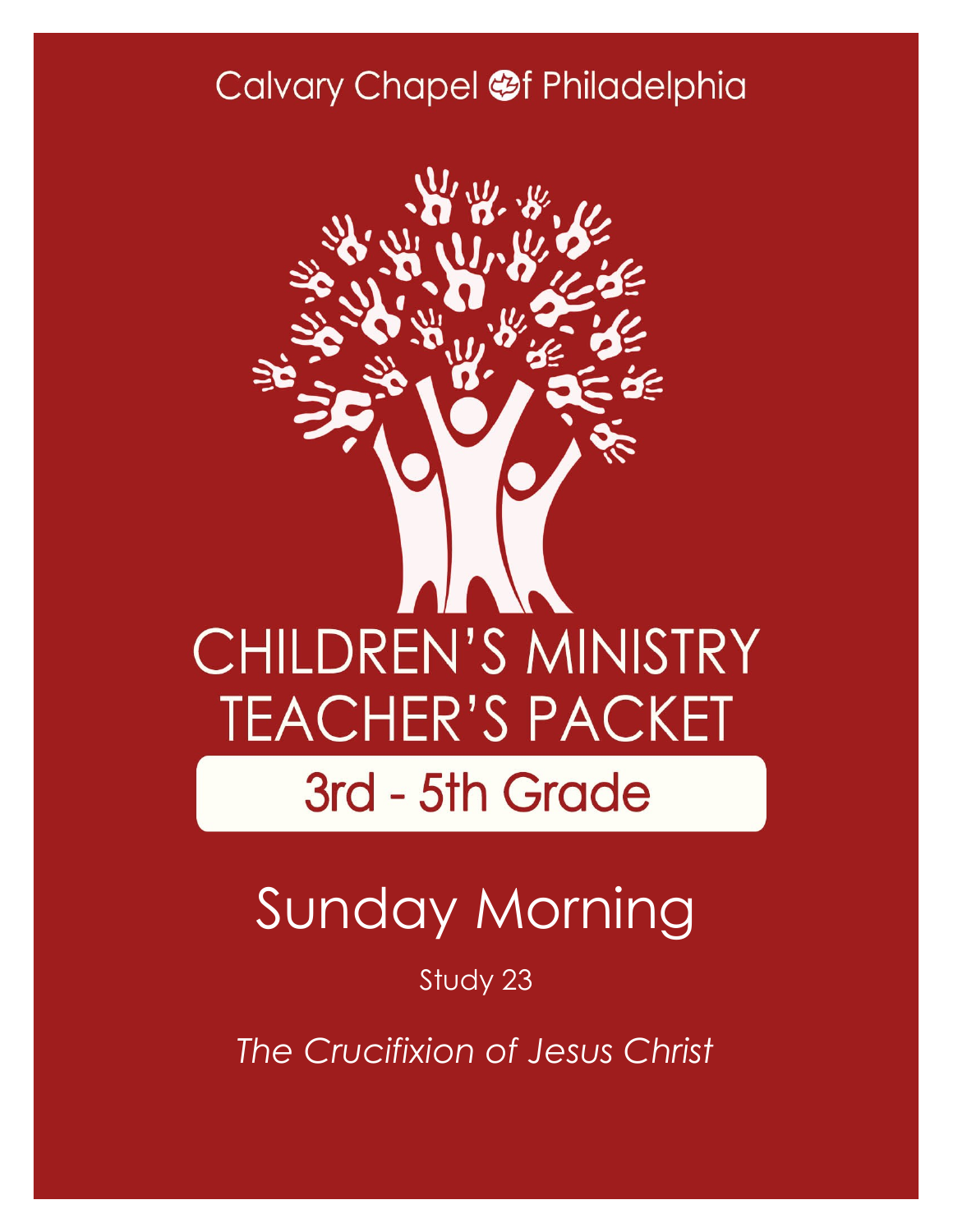### Jesus is Crucified

The Objective is the key concept for this weeks lesson. It should be the main focus of the study

These are the key verses that you will find helpful in teaching your study this week. The "Main passage" is the basis of the study, where the other verse support the objective of the lesson.

There is a memory verse for the students that relates to every study. If a student can memorize the verse for the following week you may give them a prize from the "reward box" found on your cart.

An introductory activity or question that will settle the class, draw their attention to the study and prepare their hearts for God's Word.

#### **Objective To outline the last hours of Jesus death and to share the importance and significance of Crucifixion.**

**Key Verses** Luke 23:26-56—Main Teaching Passage Philippians 2:5-11 Hebrews 9:22

#### **Memory Verse** - Philippians 2:8

"And being found in appearance as a man, He humbled Himself and became obedient to the point of death, even the death of the cross."

#### **Hook**

Review last week's memory verse, 2 Corinthians 5:21.

Take some time to recap the story of the Gospel. Highlight some of the key moments in Luke that we have studied (Jesus' birth, feeding the 5,000, etc.) and show how the story of Luke has all been leading up to the crucifixion. Remind the students that Jesus told His disciples several times that He would be given over to die.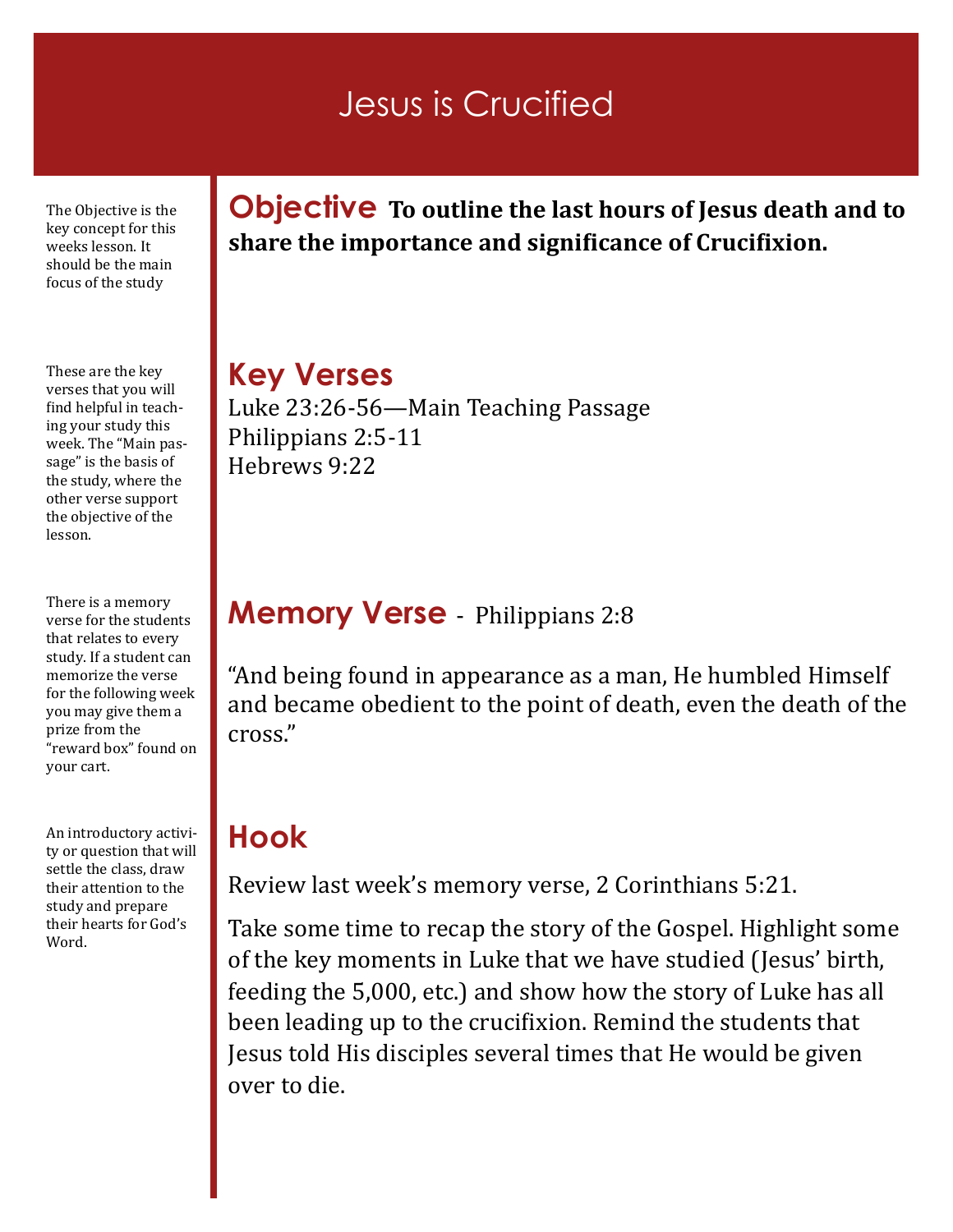What does the Bible say? This is where we will read a passage or series of passages that teach on the subject of the day.

# BOOK

In Luke 23, the most important event in human history unfolds before our eyes. After having been arrested, found innocent, and yet handed over for death anyway, Jesus was led to the cross. The passage begins with Jesus so weakened by the beatings and scourging that He had received, He could not physically carry the cross Himself. It was placed on a bystander named Simon, and Jesus was lead to the place of the skull. Luke does not give us great detail about the crucifixion itself, but rather focuses on the surrounding events. Two thieves had been crucified with Jesus. Here in the last hours of their own lives, they responded to Jesus in very different ways. The first thief began to mock Jesus, repeating the abuse that he has heard that guards and the crowd call out. The second thief, however, defended the Lord, saying, "Do you not even fear God, seeing you are under the same condemnation? And we indeed justly, for we receive the due reward of our deeds; but this Man has done nothing wrong." Jesus turned to the second thief and promised that he would be with the Lord in paradise.

At the sixth hour (12 noon) the Lord looked up to Heaven and committed His spirit to the Father. The sun was darkened and the full weight of the world's sin was poured out onto the Messiah. Jesus then breathed His last and died. A centurion who only hours before was beating, spitting on, and nailing Jesus to the cross saw Him die and was immediately moved by the Spirit. He glorified God and worshipped Jesus as the Christ. Finally Joseph, a counsel member, removed Jesus' lifeless body and laid it in the tomb that was to be for his own family. Even in Jesus' death we see God glorified, not just because the our sin was handed over the Lord, but we also a sinful thief, a Gentile centurion, and a Jewish counsel member honor God and worship.

The interpretation/ exegesis of the passage. What does this passage mean? How does this passage apply to my life?

### LOC ) K

The death of Jesus Christ is the single most important event in all of human history. From the Garden of Eden, all of history looked forward to this event, and ever since this moment, history has looked back. Even our system of dating the calendar is designed around the life and death of Jesus Christ.

Jesus is called the Lamb who was slain from the foundation of the earth. He always knew what His mission was, and nothing was ever going to keep Him from completing that mission. Jesus came into the world knowing that He would be handed over to death. He came into the world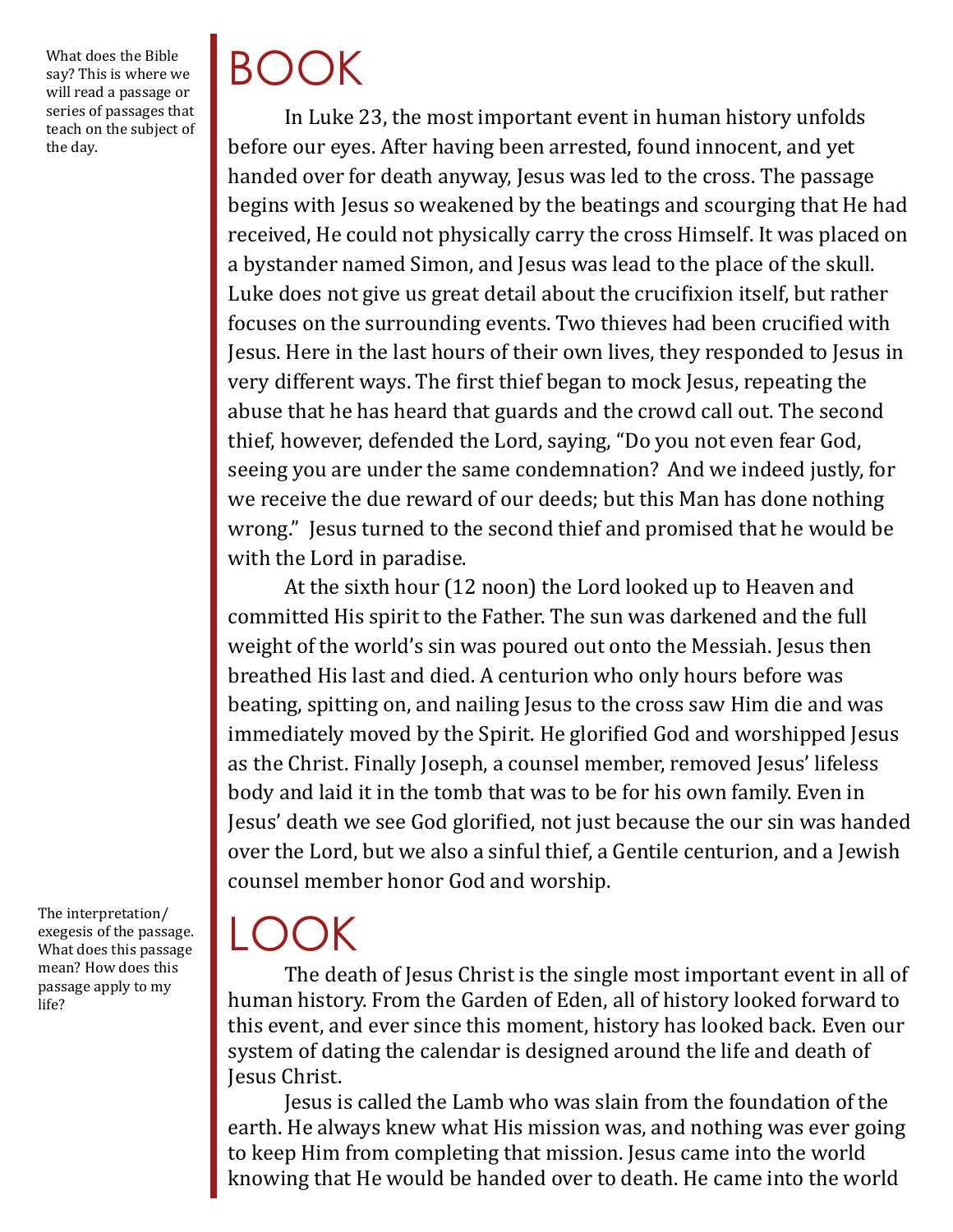## LOOK (Continued)

knowing that He would die on a cross. Jesus knew that ahead of time, and He still went through with it. In Philippians 2, it tells us that Jesus was obedient even to the point of death on a cross. Jesus wasn't taken to the cross against His will, it was something that He chose to do. Jesus went to the cross willingly to die.

The cross was supposed to be a symbol of torture and death. It was supposed to strike fear into the heart of anyone who saw it. For us, however, the cross is a symbol of absolute love, absolute sacrifice, and absolute obedience. This is because when Jesus Christ went willingly to the cross, a sinless man dying in place of a sinful world, Jesus bought forgiveness of sin for the whole world.

Hebrews 9:22 tells us that without the shedding of blood there can be no forgiveness for sin. Jesus' death made several things possible for us. First, because Jesus was sinless He was able to pay for the sin of another. As we learned last week, if Jesus had sinned, His death would have been in vain. Second, because Jesus was fully God, His death had infinite repercussions. Unlike the death of the scapegoat that needed to be preformed every year to pay for the sins of people, Jesus' death is sufficient for all people, and for all time. Nothing else has to be done, no other sacrifice has be made, no more blood needs to be shed. When Jesus died on the cross, He said, "It is finished."

In this passage of Scripture, we saw how three people, the thief, the centurion, and Joseph of Arimathea, responded to Jesus' death. Jesus' death drove them to acts of worship, of surrender, and of love. The centurion saw Jesus' death and worshipped God. His death should stir that same desire to worship Him. The thief saw Jesus' death and was moved to surrender his whole life to Him. The thief called Jesus "Lord" and asked that He have mercy on him. Jesus' death should move us the same way. Lastly, Jesus' death moved Joseph of Arimathea to an act of love. Joseph saw Jesus die and was moved to care for and protect His body. Jesus death should move us toward acts of love to Jesus as well.

### TOOK

As a class, memorize Philippians 2:8.

**Pray:** Thank the Lord for His death, praise Him for the forgiveness of sin found only in Him, ask Him to move us toward acts of love, worship and surrender because of what He did for us.

**Parent Question:** How did the two thieves respond to Jesus crucifixion.

What is my response to this passage of Scripture? How should my life change according to what this passage teaches me? What are the practical things I can do throughout the week to make this true in my life?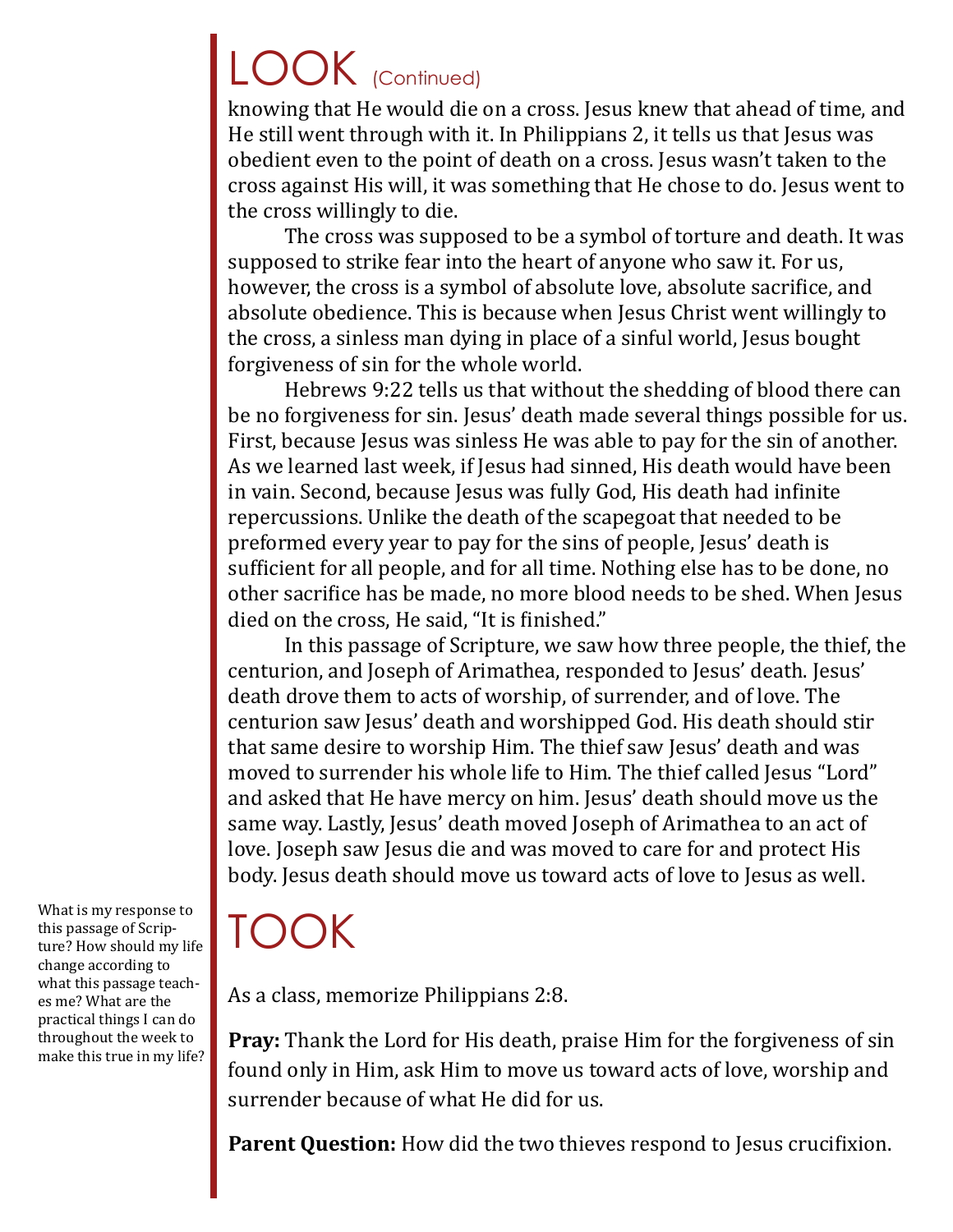# FURTHER STUDY

#### **Commentary on Luke 23 by David Guzik**

Jesus dies and is buried.

1. (26) Simon carries Jesus' cross.

Now as they led Him away, they laid hold of a certain man, Simon a Cyrenian, who was coming from the country, and on him they laid the cross that he might bear it after Jesus.

a. As they led Him away: Even before Jesus was to be scourged, His physical condition was weak. It is reasonable to assume that Jesus was in good physical condition up until the night of His arrest.

i. "The rigors of Jesus' ministry (that is, travelling by foot throughout Palestine) would have precluded any major physical illness or a weak general constitution." (Dr. William Edwards in the article "On the Physical Death of Jesus Christ" from the Journal of the American Medical Association, 3/21/86)

ii. Yet during the 12 hours between 9 p.m. Thursday and 9 a.m. Friday, Jesus suffered many things, both physically and in the high-stress challenges that took a toll on Him physically.

· Jesus suffered great emotional stress in the Garden of Gethsemane, as indicated when His sweat became like great drops of blood (Luke22:44). "Although this is a very rare phenomenon, bloody sweat (hematidrosis or hemohidrosis) may occur in highly emotional states or in persons with bleeding disorders. As a result of hemorrhage into the sweat glands, the skin becomes fragile and tender." (Edwards)

· Jesus suffered the emotional stress of abandonment by His disciples.

- · Jesus suffered a severe physical beating at the home of the high priest.
- · Jesus suffered a sleepless night.
- · Jesus suffered, being forced to walk more than two and a half miles.
- $\cdot$  All of these factors made Jesus especially vulnerable to the effects of scourging.

iii. Before Jesus took the cross, He was whipped – scourged – as Pilate had earlier promised (I will therefore chastise Him, Luke 23:16). "Scourging was a legal preliminary to every Roman execution, and only women and Roman senators or soldiers (except in cases of desertion) were exempt." (Edwards)

iv. The goal of the scourging was to weaken the victim to a state just short of collapse and death. "As the Roman soldiers repeatedly struck the victim's back with full force, the iron balls would cause deep contusions, and the leather thongs and sheep bones would cut into the skin and subcutaneous tissues. Then, as the flogging continued, the lacerations would tear into the underlying skeletal muscles and produce quivering ribbons of bleeding flesh. Pain and blood loss generally set the stage for circulatory shock. The extent of blood loss may well have determined how long the victim would survive the cross." (Edwards)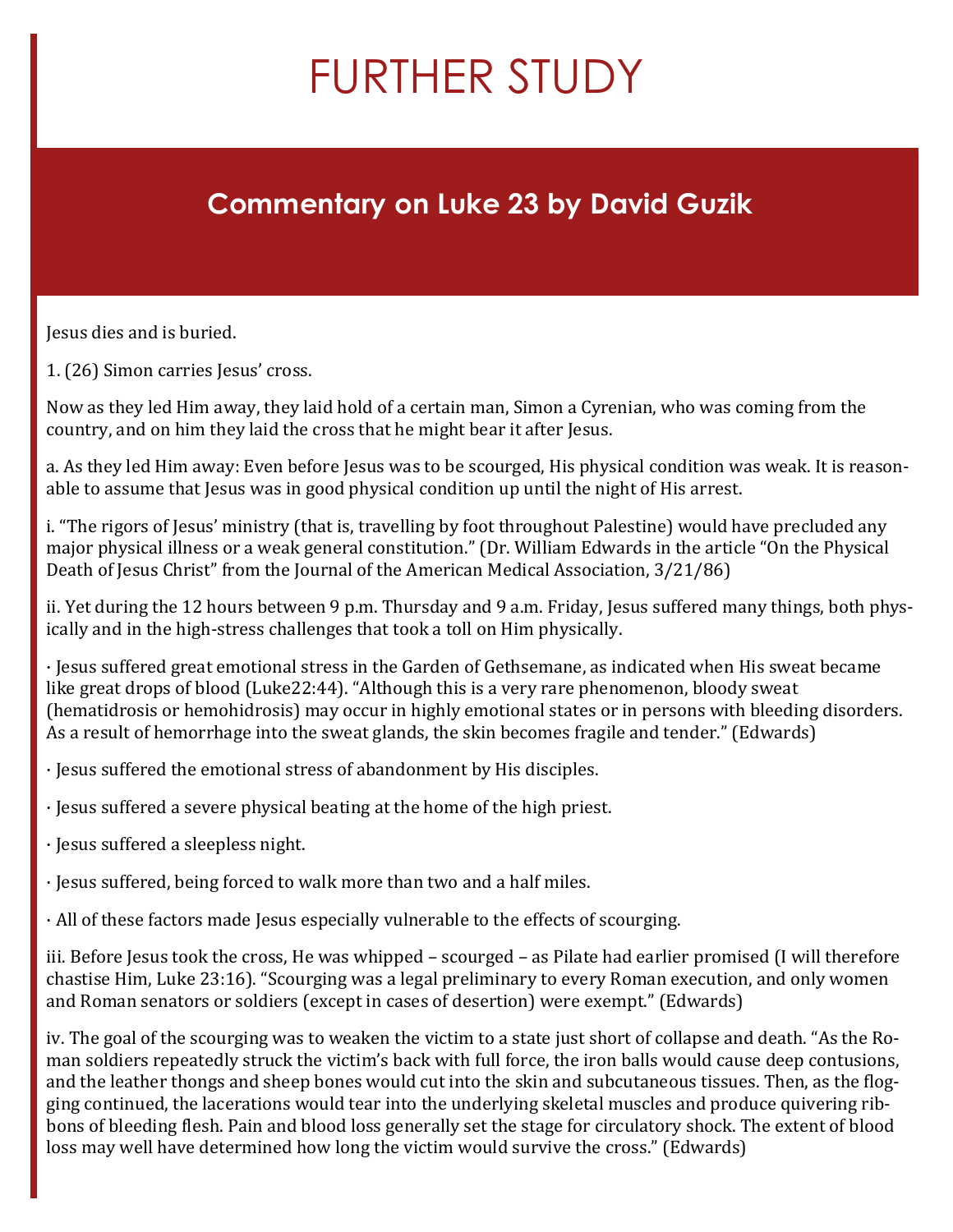v. "The severe scourging, with its intense pain and appreciable blood loss, most probably left Jesus in a preshock state. Moreover, hematidrosis had rendered his skin particularly tender. The physical and mental abuse meted out by the Jews and the Romans, as well as the lack of food, water, and sleep, also contributed to his generally weakened state. Therefore, even before the actual crucifixion, Jesus' physical condition was at least serious and possibly critical." (Edwards)

b. As they led Him away: Before Jesus was led away, His clothes were stripped off. This was painful and opened wounds that had just begun to heal.

i. "When the soldiers tore the robe from Jesus' back, the probably reopened the scourging wounds." (Edwards)

c. As they led Him away: As Jesus was led to crucifixion, He was – like all victims of crucifixion – forced to carry the wood He would hang upon.

i. The weight of the entire cross was typically 300 pounds. The victim only carried the crossbar, which weighed anywhere from 75 to 125 pounds. When the victim carried the crossbar, he was usually stripped naked, and his hands were often tied to the wood.

ii. The upright beams of a cross were usually permanently fixed in a visible place outside of the city walls, beside a major road. It is likely that on many occasions, Jesus passed by the very upright He would later be crucified upon

d. They laid hold of a certain man: The weakened condition of Jesus required this. The man's name wasSimon, and he was from Cyrene in North Africa (modern day Libya).

i. No doubt, Simon was visiting Jerusalem as a Passover pilgrim from his native land (some 800 miles or 1300 kilometers away). He knew little if anything about this Jesus and had no desire to be associated with this Man who was condemned to die as a criminal.

ii. Yet, the Romans were the law, and Simon was not given a choice – they laid hold of him, and on him they laid the cross that he might bear it. Perhaps he was chosen because he was an obvious foreigner and more conspicuous in the crowd.

iii. Wonderfully, we have reason to believe that Simon came to know what it really means to take up one's cross and follow Jesus. There is some evidence to suggest that his sons became leaders among the early Christians (Mark 15:21 and Romans 16:13).

2. (27-31) Jesus speaks to the Daughters of Jerusalem.

And a great multitude of the people followed Him, and women who also mourned and lamented Him. But Jesus, turning to them, said, "Daughters of Jerusalem, do not weep for Me, but weep for yourselves and for your children. For indeed the days are coming in which they will say, 'Blessed are the barren, wombs that never bore, and breasts which never nursed!' Then they will begin 'to say to the mountains, "Fall on us!" and to the hills, "Cover us!"' For if they do these things in the green wood, what will be done in the dry?"

a. A great multitude of the people followed Him: It was customary for a great multitude to follow a condemned criminal on his way to crucifixion. It was intended to be a public event.

i. According to the customs of crucifixion, a Roman guard led with a sign that carried the man's name and crime, calling out the name and the crime along the way to the place of crucifixion. They usually didn't take the shortest way so as many people as possible could see how the Roman Empire treated its enemies.

b. Daughters of Jerusalem, do not weep for Me, but weep for yourselves and for your children: With good reason, certain women mourned and lamented when they saw Jesus being treated in this fashion. Jesus essentially told them, "Don't weep for Me, weep for those who reject Me."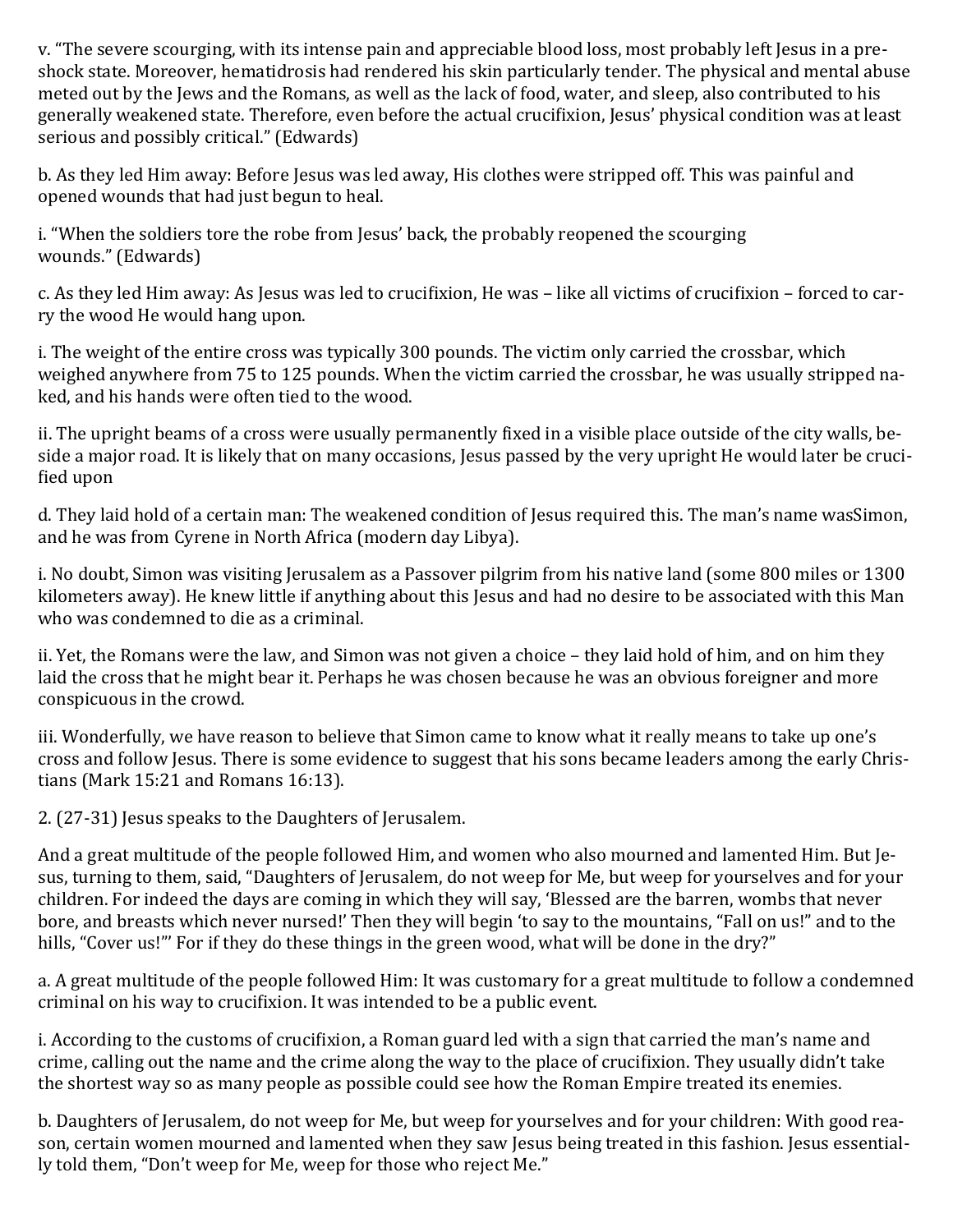i. "As for the words themselves, they are especially noteworthy, because they constitute the last connected discourse of the Savior before he died. All that he said afterwards was fragmentary and mainly of the nature of prayer." (Spurgeon)

ii. Blessed are the barren: "Normally, Jewish custom did just the opposite, praised motherhood and stigmatized the barren. But the days of the fall of Jerusalem would be so severe that women would far prefer not to have children, rather than have them go through the ordeal that awaited the city." (Pate)

c. For if they do these things in the green wood, what will be done in the dry? The idea is "If this is the fate of the innocent (Jesus referring to Himself), what will happen to the guilty?"

i. Jesus spoke this in a more immediate sense, knowing the fate to come upon Jerusalem. "With his calm, prophetic eye he looks beyond the intervening years and sees Jerusalem besieged and captured. He speaks as though he heard the awful shrieks which betokened the entrance of the Romans into the city, and the smiting down of young and old, and women and children." (Spurgeon)

ii. Jesus spoke this in a greater sense, knowing the fate of all who reject Him. "Ye need not weep because Christ died one-tenth so much as because your sins rendered it necessary that he should die. You need not weep over the crucifixion, but weep over your transgression, for your sins nailed the Redeemer to the accursed tree. To weep over a dying Savior is to lament the remedy; it were wiser to bewail the disease." (Spurgeon)

3. (32-33) Jesus is crucified.

There were also two others, criminals, led with Him to be put to death. And when they had come to the place called Calvary, there they crucified Him, and the criminals, one on the right hand and the other on the left.

a. When they had come to the place called Calvary: There was a specific place outside the city walls of Jerusalem yet still close, where people were crucified. At this place called Calvary Jesus died for our sins, and our salvation was accomplished. Calvary means, "place of a skull," and it was the place where criminals were crucified.

i. "It is a telling criticism that Fitzmeyer, a Jesuit theologian, observes in an aside comment on v. 32 that the account of Jesus' road to the cross says nothing about the fourteen stations of the cross, such as the falls of Jesus, the meeting with His mother or with Veronica ('true image'). Such later traditions, though certainly sentimental in appeal, seem to have no historical basis." (Pate)

b. There they crucified Him: In days the New Testament was first written, the practice of crucifixion needed no explanation. In the many generations since then, most people do not appreciate what a person experienced in the ordeal of execution by crucifixion.

i. "Although the Romans did not invent crucifixion, they perfected it as a form of torture and capital punishment that was designed to produce a slow death with maximum pain and suffering." (Edwards)

ii. The combination of scourging and crucifixion made death on the cross especially brutal. The victim's back was first torn open by the scourging, then the clotting blood was ripped open again when the clothes were torn off before crucifixion. The victim was thrown on the ground to fix his hands to the crossbeam, and the wounds on the back were again torn open and contaminated with dirt. Then, as the victim hung on the cross each breath caused the painful wounds on the back to scrape against the rough wood of the upright beam.

iii. When the nail was driven through the wrists, it severed the large median nerve. This stimulated nerve produced excruciating bolts of fiery pain in both arms, and often gave the victim a claw-like grip in the hands.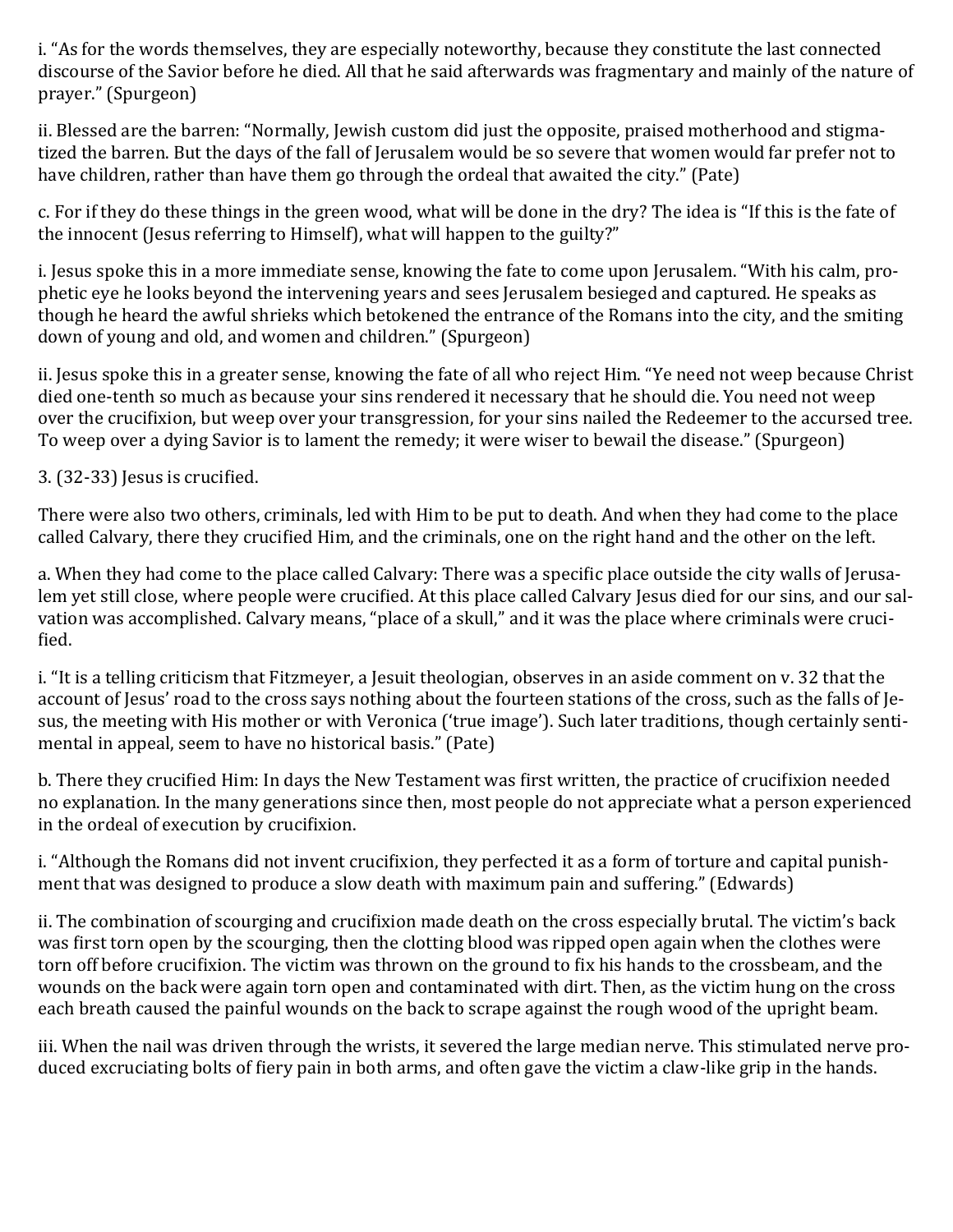iv. Beyond the extreme pain, the major effect of crucifixion was to restrict normal breathing. The weight of the body, pulling down on the arms and shoulders, tended to fix the respiratory muscles in an inhalation state and hinder exhalation. The lack of adequate respiration resulted in severe muscle cramps, which further hindered breathing. To get a good breath, the victim had to push against the feet, and flex the elbows, pulling from the shoulders. Putting the weight of the body on the feet produced searing pain, and flexing of the elbows twisted the hands hanging on the nails. Lifting the body for a breath also painfully scraped the back against the rough wooden post. Each effort to get a proper breath was agonizing, exhausting, and led to a sooner death.

v. "Not uncommonly, insects would light upon or burrow into the open wounds or the eyes, ears, and nose of the dying and helpless victim, and birds of prey would tear at these sites. Moreover, it was customary to leave the corpse on the cross to be devoured by predatory animals." (Edwards)

vi. Death from crucifixion could come from many sources: acute shock from blood loss; being too exhausted to breathe any longer; dehydration; stress-induced heart attack, or congestive heart failure leading to a cardiac rupture. If the victim did not die quickly enough, the legs were broken, and the victim was soon unable to breathe because of the posture of the crucified person.

vii. How bad was crucifixion? We get our English word excruciating from the Roman word "out of the cross." "Consider how heinous sin must be in the sight of God, when it requires such a sacrifice!" (Clarke)

c. There they crucified Him: The most significant thing about Jesus' suffering was that He was not, in any sense, the victim of circumstances. He was in control. Jesus said of His life in John 10:18, no one takes it from Me, but I lay it down of Myself. It is terrible to be forced to endure such torture, but to freely choose it out of love is remarkable.

i. This was the most important act of this most important life, and this is reflected even in ancient secular histories. The existing mentions of Jesus in ancient extrabiblical literature each highlight His death on the cross.

· A letter written by Mara bar Serapion to his son (ca. a.d. 73)

- · Josephus, the Jewish historian (ca. a.d. 90)
- · Tacitus, the Roman historian (ca. a.d. 110-120)
- · The Babylonian Talmud (ca. a.d. 200)

d. The criminals, one on the right hand and the other on the left: In His death, Jesus was identified with sinners – He was crucified between two criminals.

#### 4. (34-38) Jesus on the cross.

Then Jesus said, "Father, forgive them, for they do not know what they do." And they divided His garments and cast lots. And the people stood looking on. But even the rulers with them sneered, saying, "He saved others; let Him save Himself if He is the Christ, the chosen of God." The soldiers also mocked Him, coming and offering Him sour wine, and saying, "If You are the King of the Jews, save Yourself." And an inscription also was written over Him in letters of Greek, Latin, and Hebrew: This is the King of the Jews.

a. Father, forgive them, for they do not know what they do: The love of Jesus never fails. On the cross, He prayed even for His executioners, asking God the Father to not hold this sin against them.

i. Jesus probably prayed in this manner for His enemies all through His ministry. This prayer was heard and noted because He had no quiet place to pray.

ii. In this Jesus fulfilled His own command to love your enemies, bless those who curse you, do good for those who hate you, and pray for those who spitefully use you and persecute you (Matthew 5:44).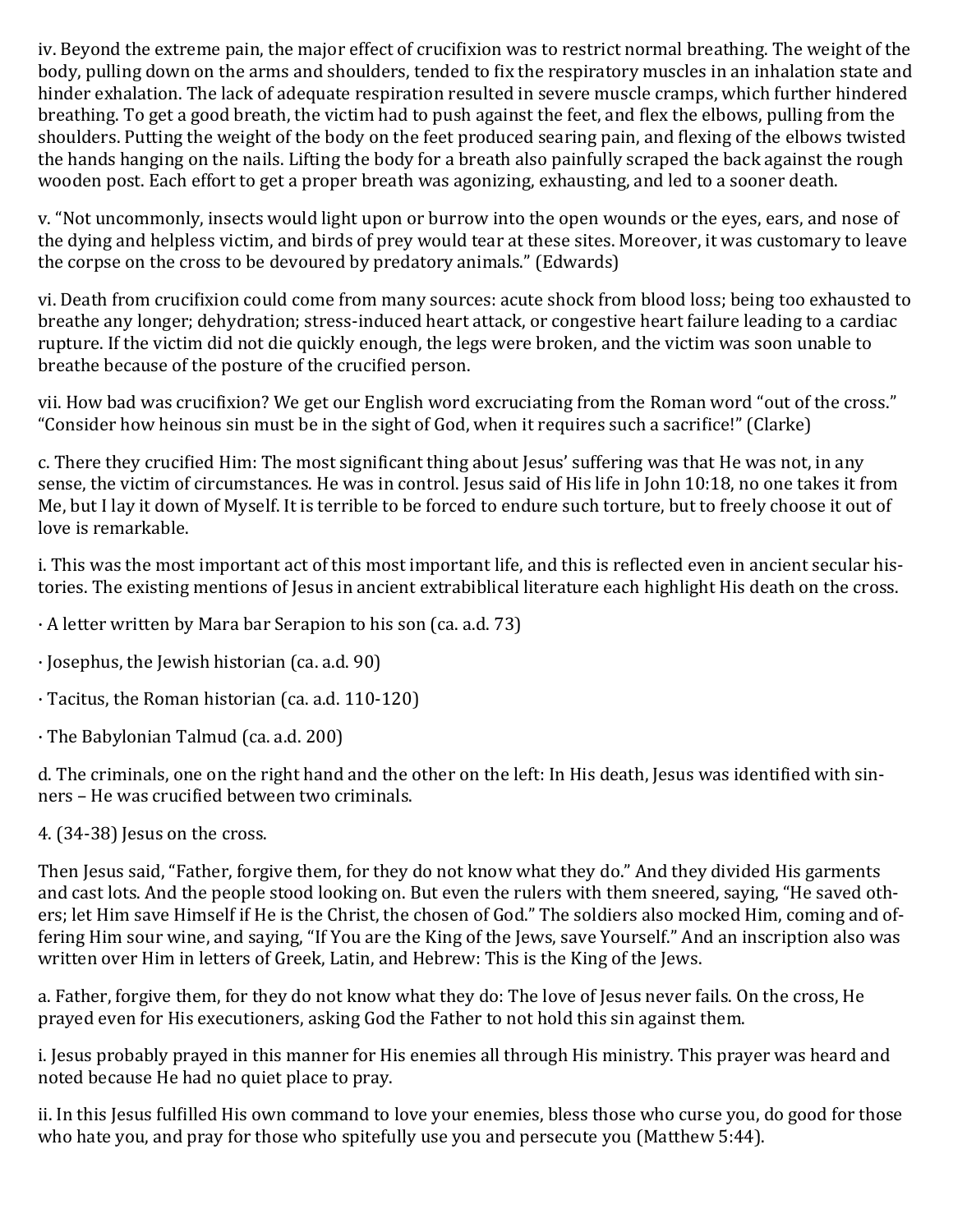b. For they do not know what they do: In this, Jesus recognized the blindness of His enemies in His prayer. This did not excuse the guilt of those who put Jesus on the cross; but Jesus set His enemies in the best possible light in His prayer to the Father. We must pray with the same heart, after the same pattern.

i. "If ignorance do not excuse a crime, it at least diminishes the atrocity of it. However, these persons well knew that they were crucifying an innocent man; but they did not know that, by this act of theirs, they were bringing down on themselves and on their country the heaviest judgments of God. In the prayer, Father, forgive them! that word of prophecy was fulfilled, He made intercession for the transgressors, Isaiah 53:12." (Clarke)

c. And they divided His garments and cast lots: On the cross, Jesus retained no material possessions. Even the clothes on his back were taken and divided by the roll of the dice. This shows that Jesus came all the way down the ladder to accomplish our salvation. He let go of absolutely everything – even His clothes – becoming completely poor for us, so we could become completely rich in Him.

i. 2 Corinthians 8:9 says it like this: For you know the grace of our Lord Jesus Christ, that though He was rich, yet for your sakes He became poor, that you through His poverty might become rich.

d. Even the rulers with them sneered… The soldiers also mocked Him: Jesus was not honored or encouraged as He hung on the cross. Instead He was scorned and mocked. His religious enemies said, "He saved others; let Him save Himself if He is the Christ, the chosen of God." Yet it was precisely because He did not save Himself that He can save others. It could be rightly said that love kept Jesus on the cross, not nails.

e. An inscription also was written over Him in letters of Greek, Latin, and Hebrew: This is the King of the Jews: In John 19:21 we read that the religious leaders among the Jews objected to this title. They felt it wasfalse, because they did not believe that Jesus was the King of the Jews. They also believed it was demeaning, because it showed Rome's power to humiliate and torture even the "King of the Jews." Yet Pilate would not alter this, and when asked to take down the inscription he answered, What I have written, I have written (John 19:22).

i. "The written charge (or titulus) was normally carried before a criminal on the way to execution, or hung around his neck, and would then be fixed to the cross, thus reinforcing the deterrent effect of the punishment." (France)

ii. "This venerable eulogy and epitaph, set upon our Saviour's cross, proclaimed him King of all religion, having reference to the Hebrews; of all wisdom, to the Greeks; of all power, to the Latins." (Trapp)

5. (39-43) A criminal on a cross finds salvation.

Then one of the criminals who were hanged blasphemed Him, saying, "If You are the Christ, save Yourself and us." But the other, answering, rebuked him, saying, "Do you not even fear God, seeing you are under the same condemnation? And we indeed justly, for we receive the due reward of our deeds; but this Man has done nothing wrong." Then he said to Jesus, "Lord, remember me when You come into Your kingdom." And Jesus said to him, "Assuredly, I say to you, today you will be with Me in Paradise."

a. One of the criminals who were hanged blasphemed Him: One of the criminals crucified with Jesus joined in the mockery and scorn. He reasoned that if Jesus were the Messiah, He should save those who are being crucified with Him (save Yourself and us).

b. But the other, answering, rebuked him: Both Matthew (Matthew 27:44) and Mark (Mark 15:32) indicate thatboth criminals mocked Jesus. Though at first they both mocked Jesus, in the hours spent on the cross, one of the criminals came to see things differently, and to actually put his trust in Jesus.

· This second criminal respected God (Do you not even fear God).

· He knew his own sin (under the same condemnation . . . we indeed justly, for we receive the due reward of our deeds).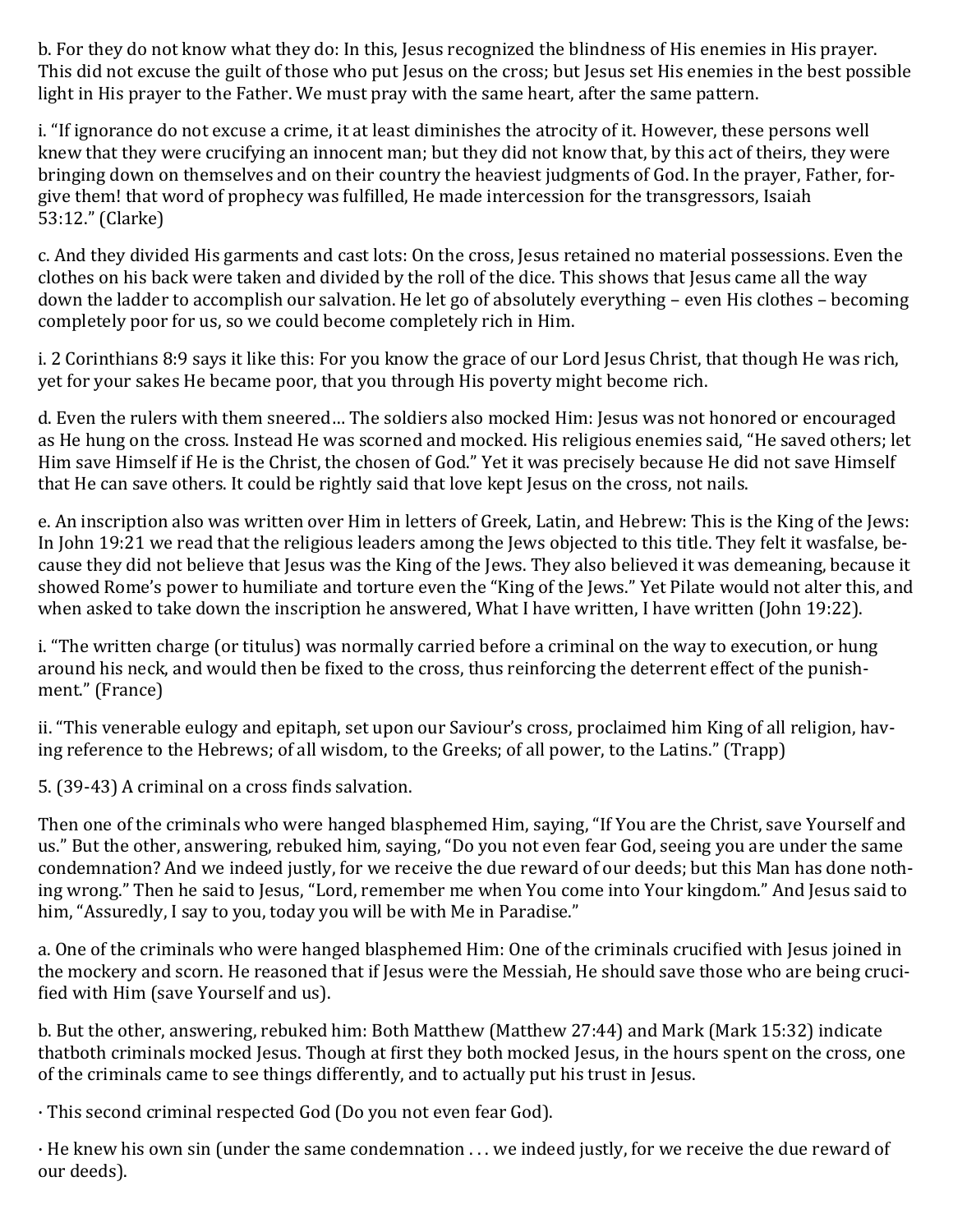- · He knew Jesus (this Man has done nothing wrong).
- · He called out to Jesus (he said to Jesus).
- · He called out to Jesus as Lord (he said to Jesus, "Lord . . .").
- · He believed Jesus was who Jesus said He was (remember me when You come into Your kingdom).
- · He believed the promise of everlasting life from Jesus.

i. "It is worthy of remark, that this man appears to have been the first who believed in the intercession of Christ." (Clarke)

c. Assuredly, I say to you, today you will be with Me in Paradise: Jesus answered the trust of the second criminal, assuring him that his life after death would be with Jesus, and be in Paradise, not torment.

i. Here is something truly remarkable: a deathbed conversion, and may fairly be said to be the only Biblical example of a last-minute salvation. There is one deathbed conversion in the Bible, so that no one would despair; but only one, so that no one would presume.

ii. Significantly, this thief who trusted in Jesus at the last moment goes to the same heaven anyone else does. This may not seem fair, but in the larger picture it gives glory to the grace of God, not to human merit in salvation. In heaven, we will all be filled to the full with joy and reward; but the degree of our faithfulness now determines how big our container for joy and reward will be in heaven, though all will be filled to the fullest they can hold.

iii. In Paradise: "Paradise (paradeisos), a Persian word meaning 'garden, park,' was used in the Septuagint for the Garden of Eden (Genesis 2:8). It then became a type of the future bliss for God's people in Isaiah 51:3…In the present passage is represents the state of bliss which Jesus promised to the criminal directly after death." (Pate)

iv. This assurance was so important to Jesus that it cost Him something. It hurt Jesus to even say these words. "Since speech occurs during exhalation, these short, terse utterances must have been particularly difficult and painful." (Edwards)

v. Jesus answered the second criminal far beyond his expectation.

- · The thief on the cross had some distant time in mind; Jesus told him today.
- · The thief on the cross asked only to be remembered; Jesus said "you will be with Me."
- · The thief on the cross looked only for a kingdom; Jesus promised him Paradise.

6. (44-46) Jesus dies on the cross.

Now it was about the sixth hour, and there was darkness over all the earth until the ninth hour. Then the sun was darkened, and the veil of the temple was torn in two. And when Jesus had cried out with a loud voice, He said, "Father, 'into Your hands I commit My spirit.' " Having said this, He breathed His last.

a. There was darkness over all the earth until the ninth hour: The remarkable darkness all over the earth showed the agony of creation itself in the Creator's suffering. "Origen (Contra Celsus, ii,33) and Eusebius (Chron.) quote words from Phlegon (a Roman historian) in which he makes mention of an extraordinary solar eclipse as well as of an earthquake about the time of the crucifixion." (Geldenhuys)

i. A Roman historian named Phlegon wrote: "In the fourth year of the 202nd Olympiad, there was an extraordinary eclipse of the sun: at the sixth hour, the day turned into dark night, so that the stars in heaven were seen; and there was an earthquake." (Cited in Clarke)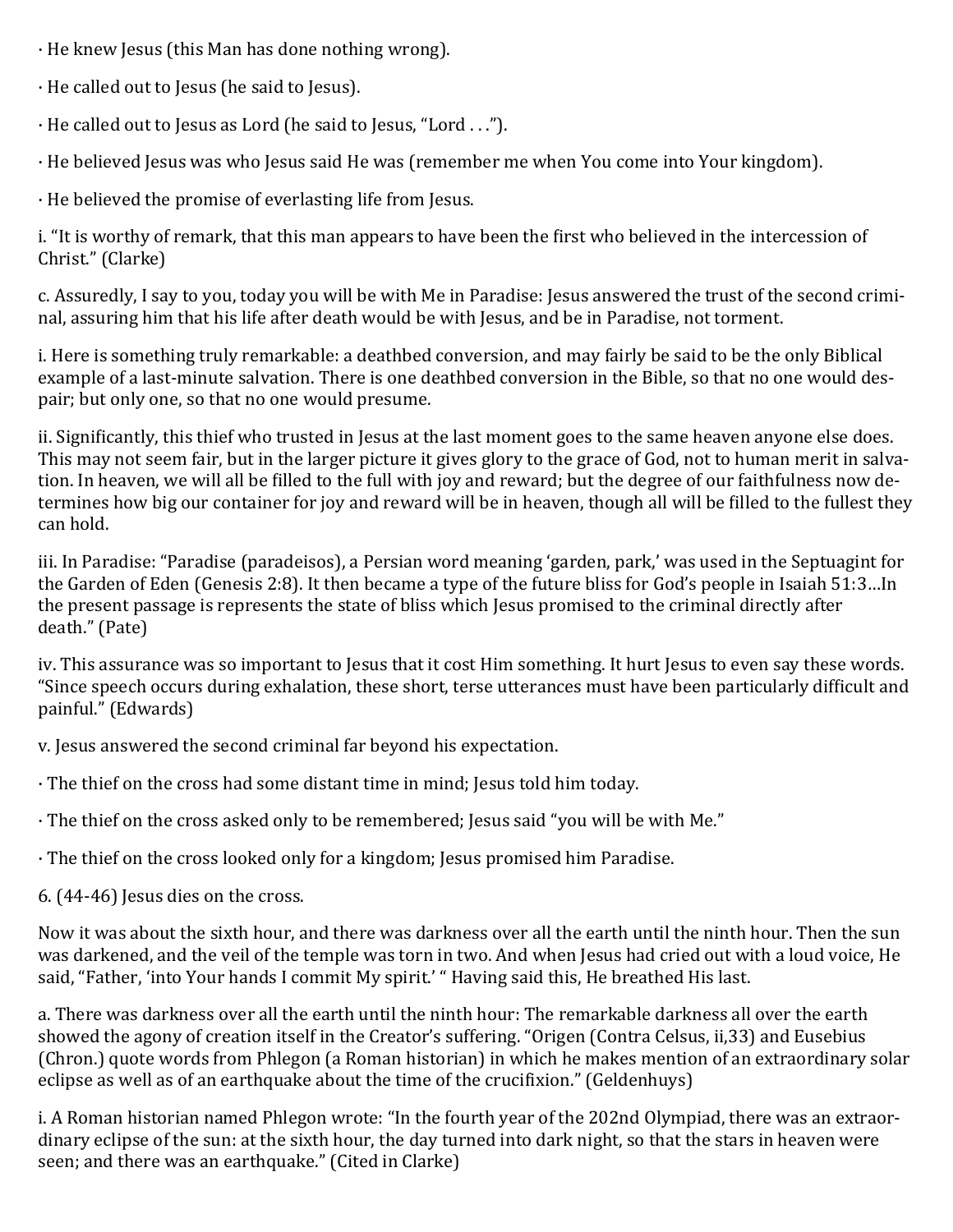ii. The crucifixion took place during Passover season, and Passover is always held at a full moon. A naturaleclipse of the sun is impossible during a full moon.

b. The veil of the temple was torn in two: The tearing of the temple veil signified at least two things. First, now man has free access to the throne of grace by the cross. Second, no one should ever think again that God dwells in temples made with hands.

i. Matthew 27:51 notes that the temple was torn from top to bottom. God tore it from heaven instead of man tearing it from earth.

c. When Jesus had cried out with a loud voice: Jesus cried out something with a loud voice, then He spoke to God the Father in the lines that follow. John 19:30 tells us what He said: it is finished, which is one word in the Greek (tetelestai – "paid in full"). This was the cry of a winner, because Jesus had paid in full the debt of sin we owed, and had finished the eternal purpose of the cross.

i. At some point before He died, before the veil was torn in two, before He cried out it is finished, an awesome spiritual transaction took place. The Father set upon Jesus all the guilt and wrath our sin deserved, and He bore it in Himself perfectly, totally satisfying the wrath of God for us.

ii. As horrible as the physical suffering of Jesus was, this spiritual suffering – the act of being judged for sin in our place – was what Jesus really dreaded about the cross. This was the cup – the cup of God's righteous wrath – that He trembled at drinking (Luke 22:39-46, Psalm 75:8, Isaiah 51:17, Jeremiah 25:15). On the cross, Jesus became, as it were, an enemy of God who was judged and forced to drink the cup of the Father's fury. He did it so we would not have to drink that cup.

iii. Isaiah 53:3-5 puts it powerfully: He is despised and rejected by men, a Man of sorrows and acquainted with grief. And we hid, as it were, our faces from Him; He was despised, and we did not esteem Him. Surely He has borne our griefs and carried our sorrows; yet we esteemed Him stricken, smitten by God, and afflicted. But He was wounded for our transgressions, He was bruised for our iniquities; the chastisement for our peace was upon Him, and by His stripes we are healed.

iv. "Reader! one drop of this cup would bear down thy soul to endless ruin; and these agonies would annihilated the universe. He suffered alone: for the people there was none with him; because his sufferings were to make an atonement for the sins of the world: and in the work of redemption he had no helper." (Clarke)

v. "The fact that He could raise His voice, when normally a crucified person could barely gasp for breath, indicates that Jesus was still in control of His destiny." (Pate)

d. Father, into Your hands I commend My spirit: His work on the cross accomplished, with prayer Jesus yielded His living spirit to God the Father as He yielded His body to death on the cross. This shows that Jesus gave up His life when He wanted to and how He wanted to. No one took His life from Him; He gave it up when His work was finished. Jesus is not a victim we should pity, but a conqueror we should admire.

i. Save your pity for those who reject the complete work of Jesus on the cross at Calvary; for those preachers who do not have the heart of Paul in 1 Corinthians 1:23, when he proclaimed the center of the Christian message: we preach Christ crucified.

ii. I commend My spirit: "Or, I will commit my spirit-I deposit my soul in thy hands. Another proof of the immateriality of the soul, and of its separate existence when the body is dead." (Clarke)

e. Having said this, He breathed His last: Once the work of the cross was accomplished, Jesus felt no further need to endure the suffering. He yielded His living spirit to God the Father and He yielded His body to death on the cross and breathed His last.